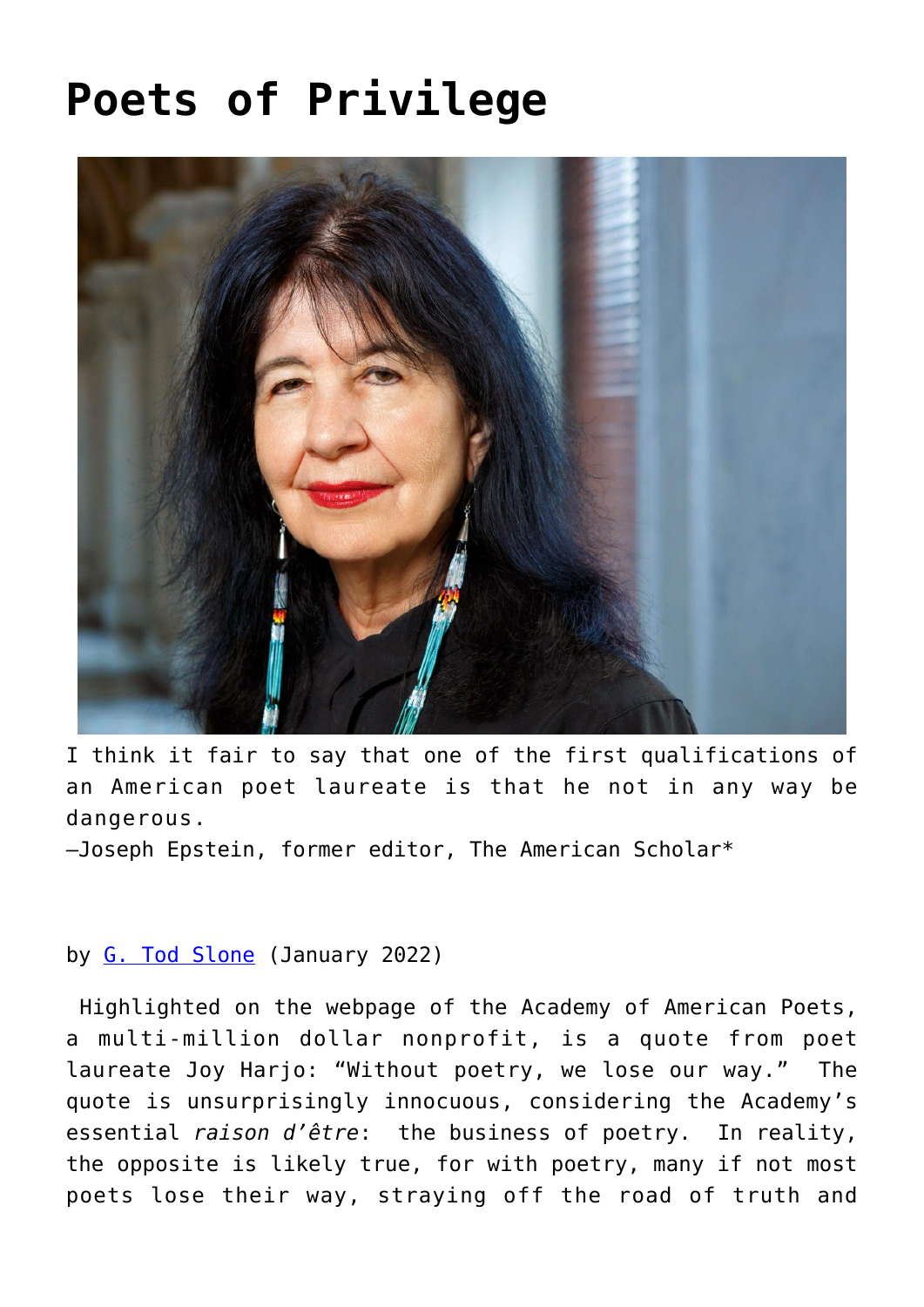freedom of expression, willfully ending up castrated, coopted, and corralled. Conformity beckons. Money corrupts. Titles serve as shields. If a poet wears blinders, many perks might reward him or her, from tenure to laureateships, fellowships, grants, invitations, publications, and on and on. But if a poet chooses instead to place truth and freedom of expression above career, those perks inevitably become unavailable.

*Poet Warrior*, a memoir of poetry and stories by Joy Harjo, was sitting on the shelf of my local library. The title evoked the absurdity of *Outlaw Poetry* and its so-called outlaw poets. Since I'd already [satirized Harjo in a cartoon,](https://wwwtheamericandissidentorg.blogspot.com/2020/03/joy-harjo.html) I decided to leave the book on the shelf. Later, however, I'd drive back to the library and take it out—the book and author begged to be criticized. In an email to a friend, I mentioned the essay I was writing on the book and that I was going to try to get it published and in doing so would likely burn a bridge or two. She responded:

You know you should probably withdraw that Joy H thing. I can't imagine they would even print something critical of her. I mean, it isn't my thing either, but I do know she is huge. I mean all to be gained from that is what? I remember you having something about her on the blog or the journal or something a while back, so it could seem like you are targeting her. All the more since she is fe[male]. Get mad if you want, but there are way better things to write about.

Has it gotten so bad that one cannot criticize the poet laureate of the U.S.? Yes! And that's why this essay needs to be written and disseminated. Harjo has become a prime figure of the literary establishment. Sketching one cartoon and writing one essay with her regard can hardly be considered as "targeting her." Free speech is in peril. Like other tentacles of the establishment, the literary one tends to detest free speech. If I were to restrain myself, for fear of burning a bridge or two, then I'd be guilty of aiding and abetting the killing of free speech. And so, I pondered the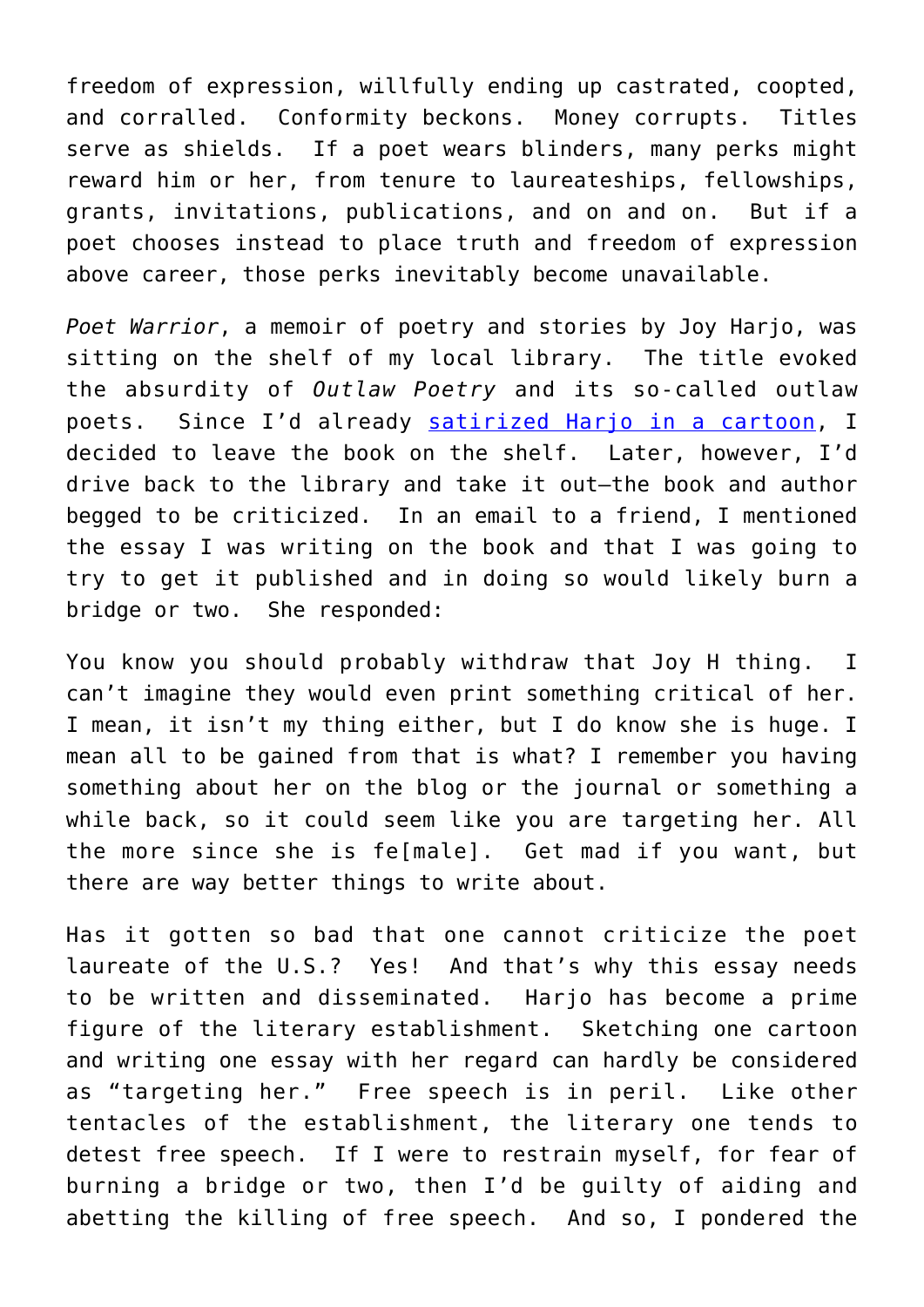advice, but rejected it.

How can a poet like Harjo, "a critically-acclaimed poet," in the words of Poetry Foundation, perhaps the biggest spoke (\$200 million in its coffers) on the poetry-establishment wheel, proclaim to be a "warrior?" How can an academic (University of Chicago and University of Tennessee), who likely never criticized the universities feeding her, proclaim to be a "warrior?" Native-American ancestry! That's how. Certainly not hardcore criticism vis-a-vis the academic/literary establishment! Harjo is a rare third-term Poet Laureate of the United States, in essence, an establishment-poet supreme—a State Poet. How not to think of Gorki, another State Poet, though of the former USSR, who had visited a Soviet gulag and argued that its [punishment cells](https://www.newyorker.com/magazine/2003/04/14/seasons-in-hell-4) [were "excellent!"](https://www.newyorker.com/magazine/2003/04/14/seasons-in-hell-4)

Few poets ever wonder who constitute the faceless judges making the anointments for the prizes, fellowships, and laureates. What might their biases be? In the case of the poet laureate of the U.S., only one person, the librarian of the Library of Congress (Carla Hayden),\*\* chooses who shall be anointed. Not very democratic at all! One must wonder how an intelligent person like Harjo cannot understand what the designation, poet laureate, really implies: certainly NOT "warrior," but rather 100% establishment-approved!

The back cover of *Poet Warrior* consists of six blurbs of glowing praise, including "giant-hearted, gorgeous, and glorious gift to the world" (Pam Houston), "magician and master of the English language" (Jonah Raskin), "hero's journey" (Sandra Cisneros), and "saga about the survival of spirituality and racism" (Rebecca Steinitz). To counter the blurb ad nauseam tendency in the publishing world, I avoid it for books I've written and instead include the harshest criticism received. The back cover of *Oil of Vitriol*, for example, notes "socially incorrect in behavior, lacking civility or good manners" (Jay Rubin), "a bit harsh" (poet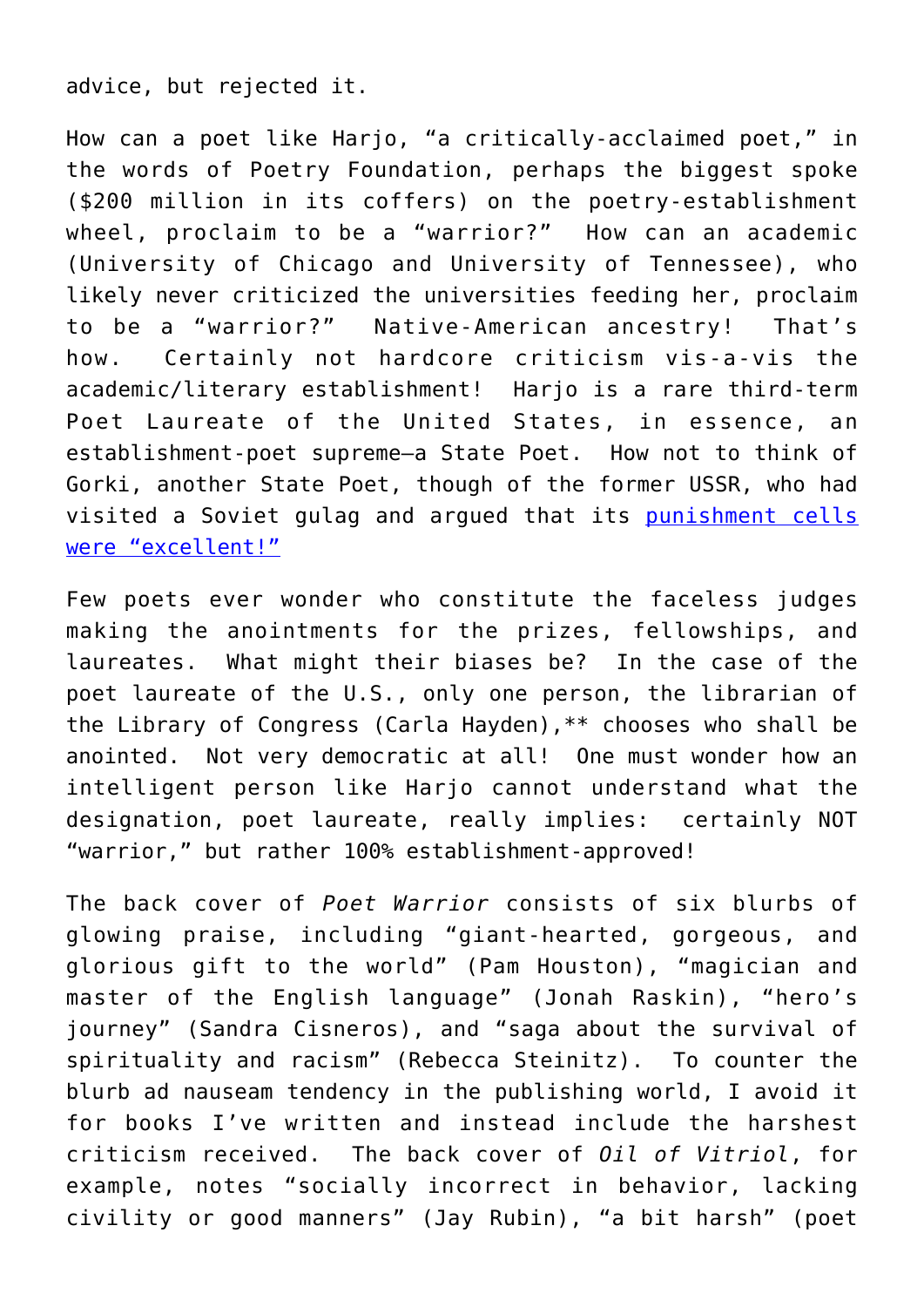laureate Billy Collins), "slander is why I'll never be able to publish any of your essays or reviews" (Tim Green), and "you smell of someone who burns bridges faster than you can light the matches and it is a shame" (John Thompson). And yes, those blurbs are certainly more indicative of "warrior" credentials, despite my white skin color, than the ones cited on the back cover of Harjo's book.

Extreme conformity seems to characterize far too many poets today, especially the ones raking in the money like Harjo, who has been the recipient of a number of establishment prizes, grants and fellowships, including the Josephine Miles Poetry Award, the Wallace Stevens Award from the Academy of American Poets, the William Carlos Williams Award from the Poetry Society of America, the Arizona Commission on the Arts, the National Endowment for the Arts, the Rasmuson Foundation, the Witter Bynner Foundation, and the Ruth Lilly Prize in Poetry. Ruth Lilly, of course, is the drug heiress who filled the coffers of Poetry Foundation, making it the most powerful poetry establishment on the planet. Dare criticize it, [as I](http://http//theamericandissident.org/orgs/national_endowment_for_the_arts.html) [have done and do](http://http//theamericandissident.org/orgs/national_endowment_for_the_arts.html) and for it thou shalt not exist as a poet. Dare criticize the NEA [as I have done a](http://theamericandissident.org/orgs/national_endowment_for_the_arts.html)nd thou shalt never receive any public-grant money from it.

"For the poets, dreamers, visionaries, and risk takers who planted light in the field of darkness so we could rise up," begins Harjo on the first page of her book. Glorification and self-glorification have become quite common in the largely unaccountable elitist world of poetry. Former poet laureate Ted Kooser encapsulates the aberrancy: "If I don't take the risk, I'll wind up with a bloodless poem. I have to be out there on the edge." Clearly, Kooser did not take the risk and was not out there on the edge! Hell, he was an insurance executive for 35 years, noting: "I liked the money and the benefits [of the corporate insurance world]. I liked the structure, too." The absurdity is ubiquitous. State Librarian Kevin Starr declared: "When Californians honor one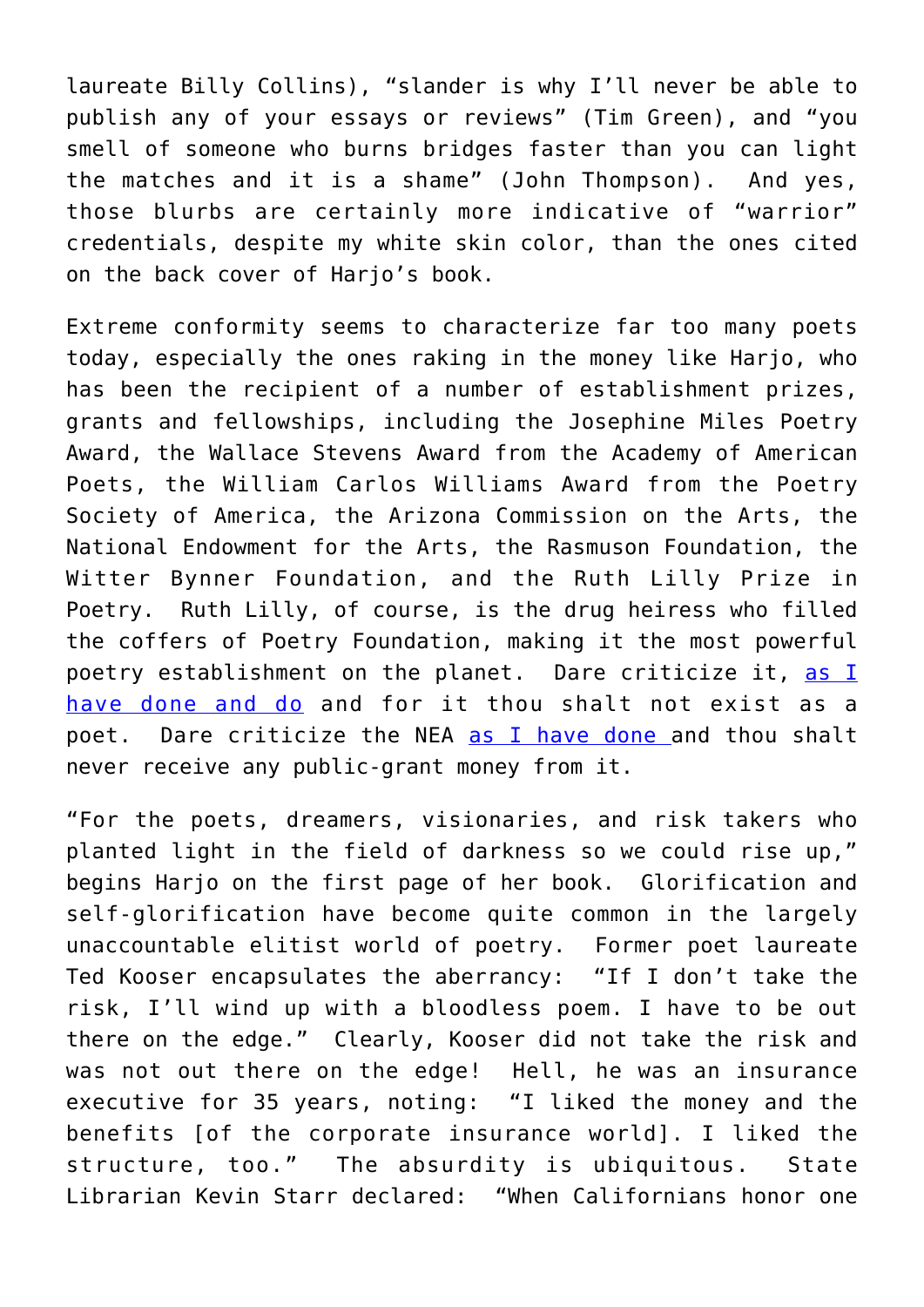poet laureate, they honor all as seers—gifted with vision to see what others cannot. Having a poet laureate for California will show the world that Californians acknowledge their literary wealth as well as their commercial and industrial wealth." How sad that those who took risks might have somehow helped those like Harjo rise up the establishment ladder, instead of compelling those like her to question and challenge the establishment.

Finally, this brief essay is obviously not a critical review of Harjo's book, for I only scanned through the book and could not bear to read it page by page. We are drowning/reason is drowning in black good/white bad identity politics today. If the book had been written by a poet—a veritable poet warrior—who truly dared question and challenge the various tentacles of the poetry machine, I would have eagerly read it. Now, if only I could somehow pierce Harjo's limelighted elite cocoon, actually contact her, and get her to read this brief essay, perhaps it might incite a little thought on her part. And so I sent the following missive. Will I receive a response of a non-robotic nature?

To Brett Zongker, Library of Congress Office of Communications:

"For Poet Laureate media/press inquiries," you state that one should contact you. Well, I cannot locate an email address for your poet laureate, Joy Harjo. Please send it to me. I'd like to send her the essay I just wrote with her regard (see below). Thank you for your hopeful attention.

No response was ever received. The autocratic-selection process of laureateship positions needs to be decried, and the poets who accept it need to be harshly criticized. When politics and business co-opt poetry, as they have in America and elsewhere, they inevitably castrate poetry, fund and provide platforms to castrated poets, while denying them to poets who dare criticize the system. Now to paraphrase the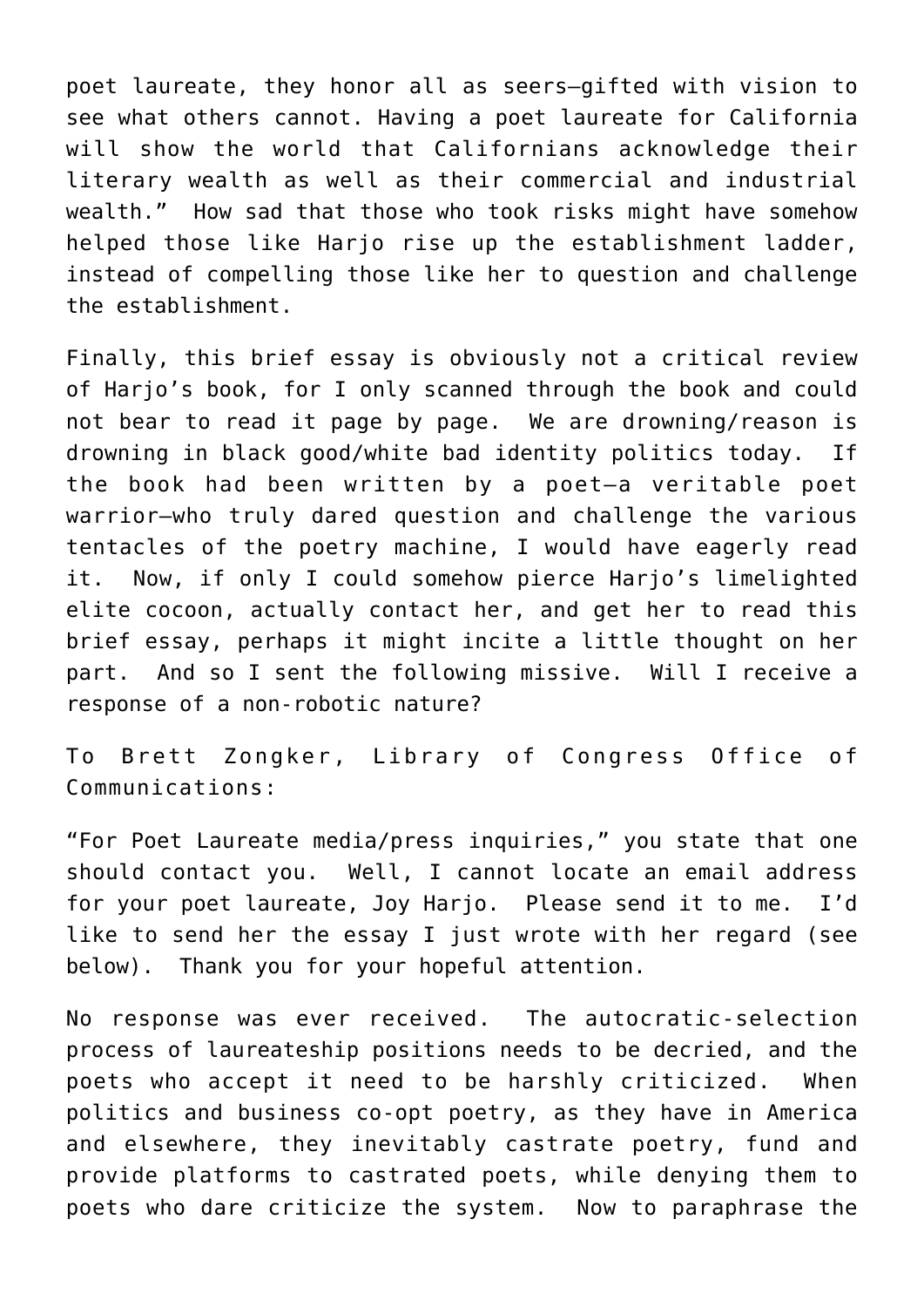words of Joseph Epstein, who I'd [cartooned in 2008](https://wwwtheamericandissidentorg.blogspot.com/search?q=Epstein): I think it fair to say that one of the first qualifications of an American poet laureate is that she not in any way be a warrior…

………………………

\*Epstein, for the crime of free expression, was eventually cancelled by *The American Scholar* itself, as well as the English Department, where he once taught at Northwestern University (see en.wikipedia.org/wiki/Joseph Epstein (writer).

\*\*In 2014, I contacted the Library of Congress, which did not respond to my ["Open Letter To the Library of Congress Poetry](https://wwwtheamericandissidentorg.blogspot.com/2017/01/the-following-open-letter-was-written.html) [and Literature Center, Another Odd Sponsor of Banned Books](https://wwwtheamericandissidentorg.blogspot.com/2017/01/the-following-open-letter-was-written.html) [Week Proudly… Banning Books.](https://wwwtheamericandissidentorg.blogspot.com/2017/01/the-following-open-letter-was-written.html)" In vain, I attempted to get it to subscribe to *The American Dissident*. After all, it subscribes to other poetry journals. Beacher Wiggins, Director for Acquisitions & Bibliographic Access of the Library of Congress responded: "My apologies for not having responded to your earlier message. The Library has determined that it will not acquire your serial" (see "[Unchecked Self-](https://wwwtheamericandissidentorg.blogspot.com/2021/11/carla-hayden.html)[Aggrandizement—A Review of an Interview](https://wwwtheamericandissidentorg.blogspot.com/2021/11/carla-hayden.html)"). Then when I asked what the criteria for acquisitions were, Wiggins would simply not respond. In 2017, I depicted [Librarian Carla Hayden](https://wwwtheamericandissidentorg.blogspot.com/2017/06/carla-hayden.html) in a satirical cartoon. Perhaps that was not one of the criteria?

[Table of Contents](https://www.newenglishreview.org/)

G. Tod Slone, PhD, lives on Cape Cod, where he was permanently banned in 2012 without warning or due process from Sturgis Library, one of the very oldest in the country. His civil rights are being denied today because he is not permitted to